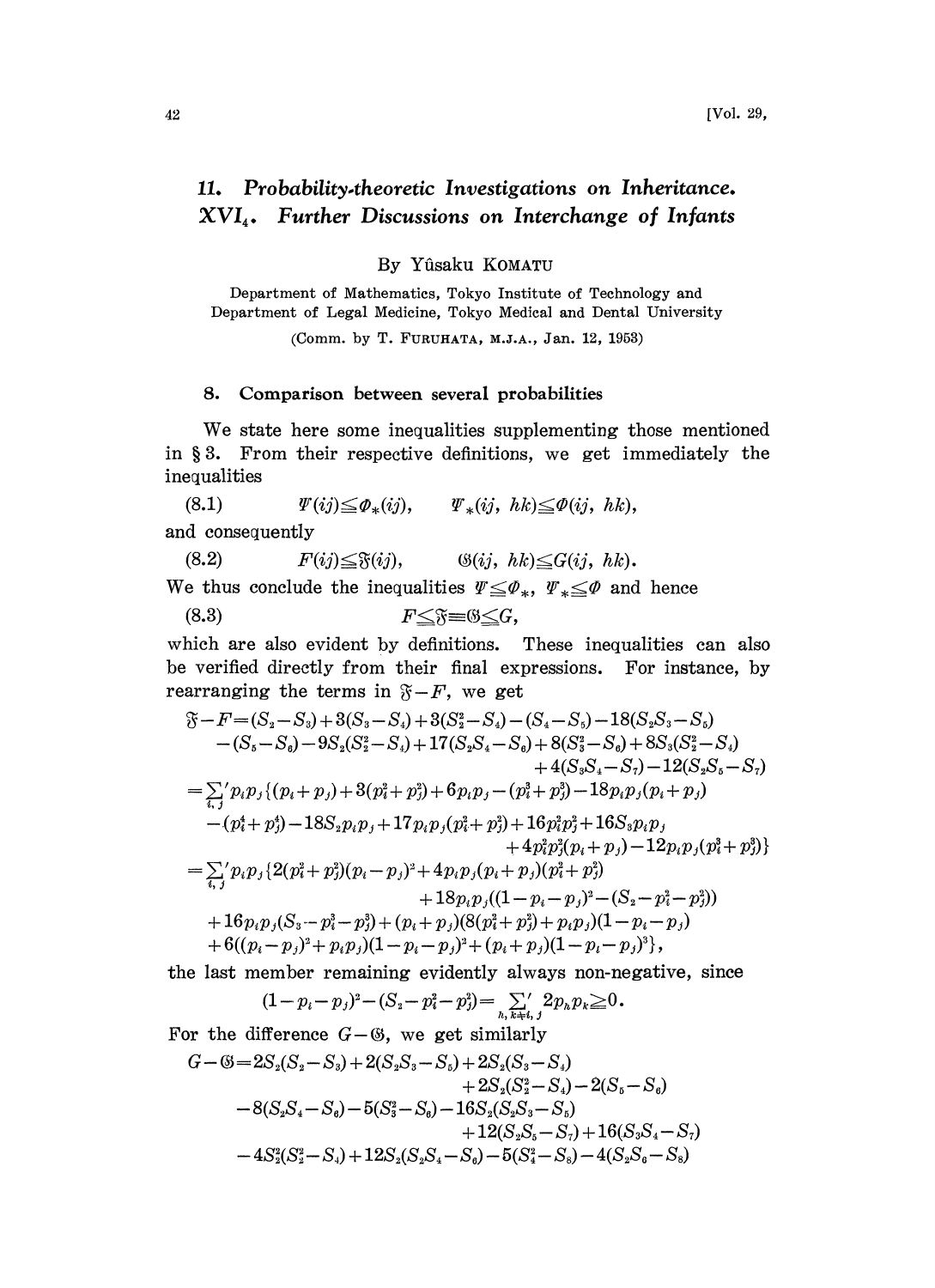No. 1] Investigations on Inheritance. XVI<sub>4</sub>. Interchange of Infants 43

$$
= \sum_{i,j}^{\prime} p_i p_j \{2S_2(p_i + p_j) + 2p_i p_j(p_i + p_j) + 2S_2(p_i^2 + p_j^2) + 4S_2 p_i p_j - 2(p_i^4 + p_j^4) + 4S_2 p_i p_j - 2(p_i^4 + p_j^4) + 12p_i p_j(p_i^3 + p_j^3) + 16p_i^2 p_j^2(p_i + p_j) + 12p_i p_j(p_i^3 + p_j^3) + 16p_i^2 p_j^2(p_i + p_j) - 8S_2^2 p_i p_j + 12S_2 p_i p_j(p_i^2 + p_j^2) - 10p_i^3 p_j^3 - 4p_i p_j(p_i^4 + p_j^4) \} = \sum_{i,j}^{\prime} p_i p_j \{2(p_i + p_j)(p_i^5 + p_j^6) + 4p_i^3 p_j^2(p_i^2 + p_j^3) + 6p_i^3 p_j^3 + 8S_2 p_i p_j \sum_{i,k \neq i,j}^{\prime} 2p_i p_k + 2((p_i^3 + p_j^3) + p_i p_j(p_i^2 + p_j^2) + 2(p_i^4 + p_j^4)(1 - p_i - p_j) + 2(p_i^4 + p_j^4)(1 - p_i - p_j)^2 + 4p_i p_j(p_i + p_j)(1 - p_i - p_j)^3 + 4((p_i + p_j)(2 + p_i + p_j + 4p_i p_j) + 2(p_i^2 + p_j^2)(1 + p_i + p_j)) (1 - p_i - p_j) + (p_i - p_j)^2(1 + p_i + p_j + 2(p_i + p_j)^2)(S_2 - p_i^2 - p_j^2)\},
$$

which remains also evidently non-negative.

## 9. Illustration by concrete examples

The general result reduces to the one for MN blood type by putting merely  $m=2$  and simplifying by means of the recurrence relation  $S_y=S_{y-1}-stS_{y-2}$ . However, for this particular case, the desired result will be obtained rather briefly by direct calculation. We thus get  $\overline{M}$  -0, r,( $\overline{M}$ -1,  $\overline{M}$ )  $\overline{M}$  -  $\overline{M}$ 

$$
\Psi_{*}(M, M) = 0, \ \Psi_{*}(M, N) = \Psi_{*}(N, M) = 0,
$$
\n
$$
\Psi_{*}(M, MN) = \Psi_{*}(MN, M) = s^{t}t^{3},
$$
\n
$$
\Psi_{*}(N, N) = 0, \ \Psi_{*}(N, MN) = \Psi_{*}(MN, N) = s^{3}t^{4},
$$
\n
$$
\Psi_{*}(MN, MN) = s^{2}t^{2}(1 - 2st);
$$
\n
$$
(9.2) \ \Phi_{*}(M) = s^{t}(2t + s^{2}), \ \Phi_{*}(N) = st^{t}(2s + t^{2}),
$$
\n
$$
\Phi_{*}(MN) = st(1 - 3st + 5s^{2}t^{2});
$$
\n
$$
(9.3) \ \Psi_{*MN} = s^{2}t^{2}, \ \Phi_{*MN} = 2st(1 - 3st + 3s^{2}t^{2});
$$
\n
$$
(9.4) \ \Psi_{*N} = \mathfrak{F}_{MN} = 2st(1 - 2st + 3s^{2}t^{2}).
$$
\n
$$
\Psi_{*N} = \mathfrak{F}_{MN} = 2st(1 - 2st + 3s^{2}t^{2}).
$$
\n
$$
\Psi_{*N} = \mathfrak{F}_{N} = 2st(1 - 2st + 3s^{2}t^{2}).
$$

The inequalities specifying (8.3) are here quite obvious, namely we have

$$
(9.5) \ \ \mathfrak{F}_{MN} - F_{MN} = 2st(1-2st)^2, \ \ G_{MN} - \mathfrak{G}_{MN} = 2st((1-st)^2(1-3st) + 2s^3t^3).
$$

 $\mathfrak{F}_{MN} - F_{MN} = 2st(1 - 2st)^2$ ,  $G_{MN} - \mathfrak{G}_{MN} = 2st((1 - st)^2(1 - 3st) + 2s^3t^3)$ .<br>
Secase where recessive genes exist can be treated due to the cinciple. In case of *ABO blood type*, we get in turn  $\Psi_* (0, 0) = 0$ , The case where recessive genes exist can be treated due to the same principle. In case of ABO blood type, we get in turn

$$
\Psi_*(0, 0) = 0,
$$
\n
$$
\Psi_*(0, A) = \Psi_*(A, 0) = pr^3 \cdot pq(p+r),
$$
\n
$$
\Psi_*(0, B) = \Psi_*(B, 0) = qr^3 \cdot pq(q+r),
$$
\n
$$
\Psi_*(0, AB) = \Psi_*(AB, 0) = 0,
$$
\n
$$
\Psi_*(A, A) = p^2r^2 \cdot pq(p+r),
$$
\n
$$
\Psi_*(A, B) = \Psi_*(B, A) = pqr^2 \cdot 2pq + pq(p+r)(q+r) \cdot r^2,
$$
\n
$$
\Psi_*(A, AB) = \Psi_*(AB, A) = p^2q(p+r) \cdot r^2(p+q),
$$
\n
$$
\Psi_*(B, B) = q^2r^2 \cdot pq(q+r),
$$
\n
$$
\Psi_*(B, AB) = \Psi_*(AB, B) = pq^2(q+r) \cdot r^2(p+q),
$$
\n
$$
\Psi_*(AB, AB) = 2p^2q^2 \cdot r^2(p+q);
$$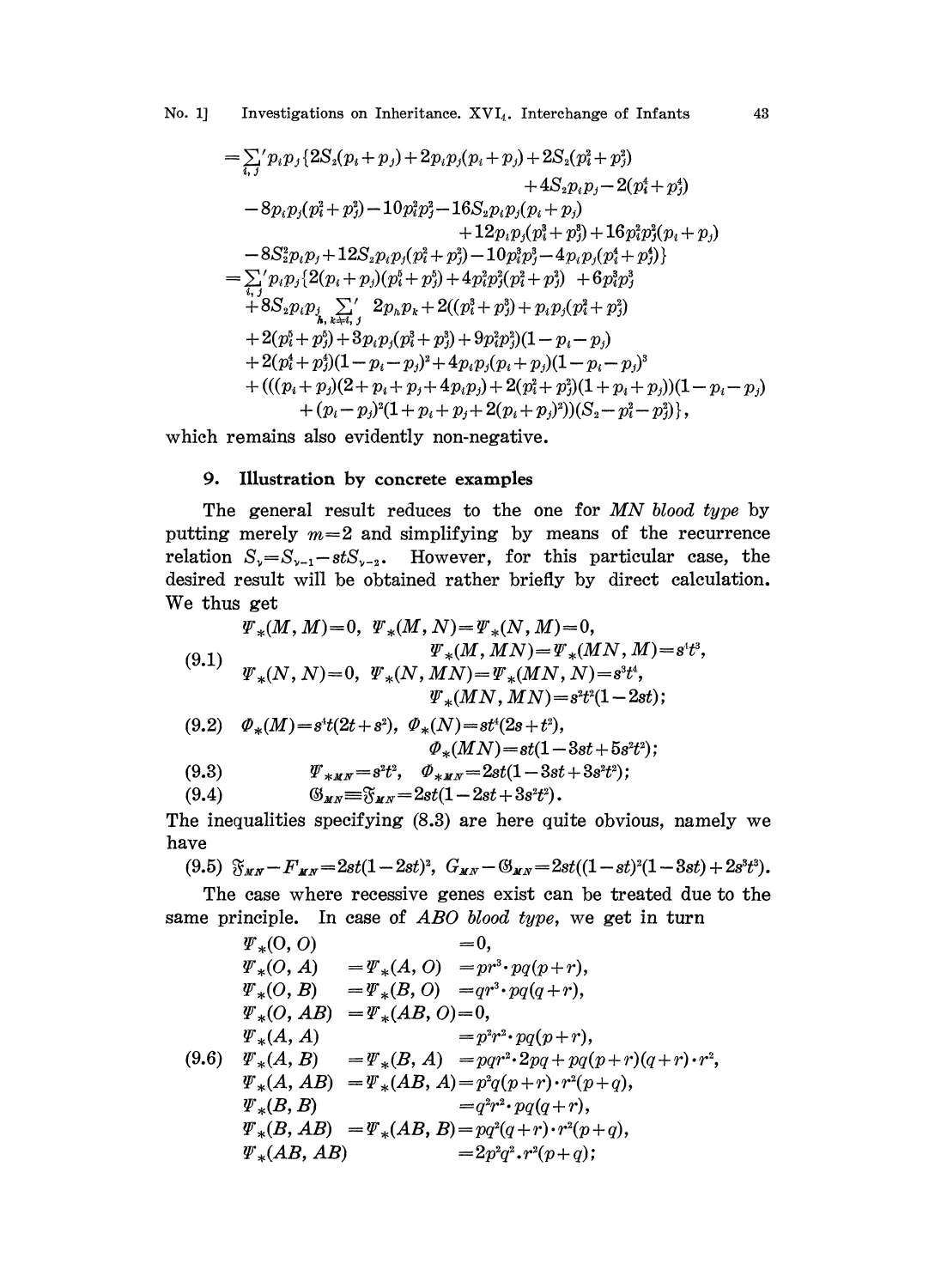$$
\Phi_*(O) = r^3(4pqr^2 + 2p^2q(p+3r) + 2pq^2(q+3r) + 2p^2q^2) \n+ pr^2(r^4 + 2qr^2(q+2r) + q^2(q+2r)^2) \n+ qr^2(r^4 + 2pr^2(p+2r) + p^2(p+2r)^2),
$$
\n
$$
\Phi_*(A) = pr^2(4pqr^2 + 4p^2q(p+2r) + 4pq^2(q+2r) + 4p^2q^2) \n+ p(p^2 + 3pr + r^2)(r^4 + 2qr^2(q+2r) + q^2(q+2r)^2) \n+ pqr(r^4 + 2pr^2(p+2r) + p^2(p+2r)^2) \n+ pq(p+r)(r^4 + 2pr^2(p+2r) + 2qr^2(q+2r) + 4pqr^2 \n+ p^2(p+2r)^2 + q^2(q+2r)^2),
$$
\n
$$
\Phi_*(B) = qr^2(4pqr^2 + 4p^2q(p+2r) + 4pq^2q+2r) + 4p^2q^2) \n+ pqr(r^4 + 2qr^2(q+2r) + q^2(q+2r)^2) \n+ q(q^2 + 3qr + r^2)(r^4 + 2pr^2(p+2r) + p^2(p+2r)^2) \n+ pq(q+r)(r^4 + 2pr^2(p+2r) + 2qr^2(q+2r) + 4pqr^2 \n+ p^2(p+2r)^2 + q^2(q+2r)^2),
$$
\n
$$
\Phi_*(AB) = pq(p+r)(2qr^2(q+r) + q^2(q+r)(q+3r)) \n+ pq(q+r)(2pr^2(p+r) + p^2(p+r)(p+3r)) \n+ pq(p+q)(2pr^2(p+r) + 2qr^2(q+r) + 4pqr^2 \n+ p^2(p+r)(p+3r) + q^2(p+r)(p+3r) + q^2(p+r)(p+3r) + q^2(p+r)(p+3r) + q^2(p+r)(p+3r) + q^2(p+r)(p+3r) + q^2(p+r)(p+3r) + q^2(p+r)(p+3r) + q^2(p+r)(p+3r) + q^2(p+r)(p+3r) + q^2(p+r)(p+3r) + q^2(p+r)(p+3
$$

(9.8) 
$$
\varphi_{*ABO} = r^4(1-r^2) + pq(1+2r+5r^2+4r^3+5r^4) \n- p^2q^2(7+12r+4r^2+r^3)+2p^2q^2;
$$
\n(9.9) 
$$
\mathbb{S}_{ABO} = \mathbb{S}_{ABO} = r^4(1-r^2) + pq(2+2r+9r^2+4r^3+5r^4) \n- p^2q^2(7+12r+4r^2+r^3)+2p^3q^3.
$$

The inequalities corresponding to  $(8.3)$  are valid here also:

$$
\mathfrak{F}_{AB0} - F_{AB0} = r^4(1 - r^2) + pq(2 + 2r + r^2 + 6r^3 + 3r^4)
$$
  
\n
$$
- p^2 q^2 (7 + 12r + 4r^2 + r^3) + 2p^3 q^3 \ge 0,
$$
  
\n
$$
G_{AB0} - \mathfrak{G}_{AB0} = r^4 (1 - r^2) + pq(2 + 2r - r^2 + 4r^3 - 5r^4)
$$
  
\n
$$
- p^2 q^2 (7 + 12r + 6r^2 + 19r^3 - 2r^4) + 2p^3 q^3 (1 - 4r - 8r^2) - 2p^4 q^4 \ge 0
$$
  
\nas readily seen in view of  $p q \le (1 - r)^2/4$ .

In cases of Q and  $Q_{q_{\pm}}$  blood types, there are no mother-child combinations with vanishing probability. Hence, we get

(9.11) ,-- ,q\_+-- 0.

But, by remembering the facts that the mating  $q \times q$  cannot produce a child Q and further the mating  $q_{+} \times q_{+}$  cannot produce a child  $q_$ , we get

(9.12) 
$$
\varPhi_{*q} = v^4 \cdot u(1+v) = uv^4(1+v),
$$

$$
(9.13) \qquad \Phi_{*Qq\pm}=v^4\cdot u(1+v)+v_2^4\cdot v_1(v+v_2)=uv^4(1+v)+v_1v_2^4(v+v^2).
$$

Thus, we obtain

(9.14) (-.=uv(1 + v),

(9.15) 
$$
\mathfrak{G}_{Qq\pm} \equiv \mathfrak{F}_{Qq\pm} = uv^4(1+v) + v_1v_2^4(v+v_2);
$$

these values are equal to a half of  $G_{Q}$  and of  $G_{Qq\pm}$ , respectively. Since  $F_q = F_{qq\pm} = 0$ , we have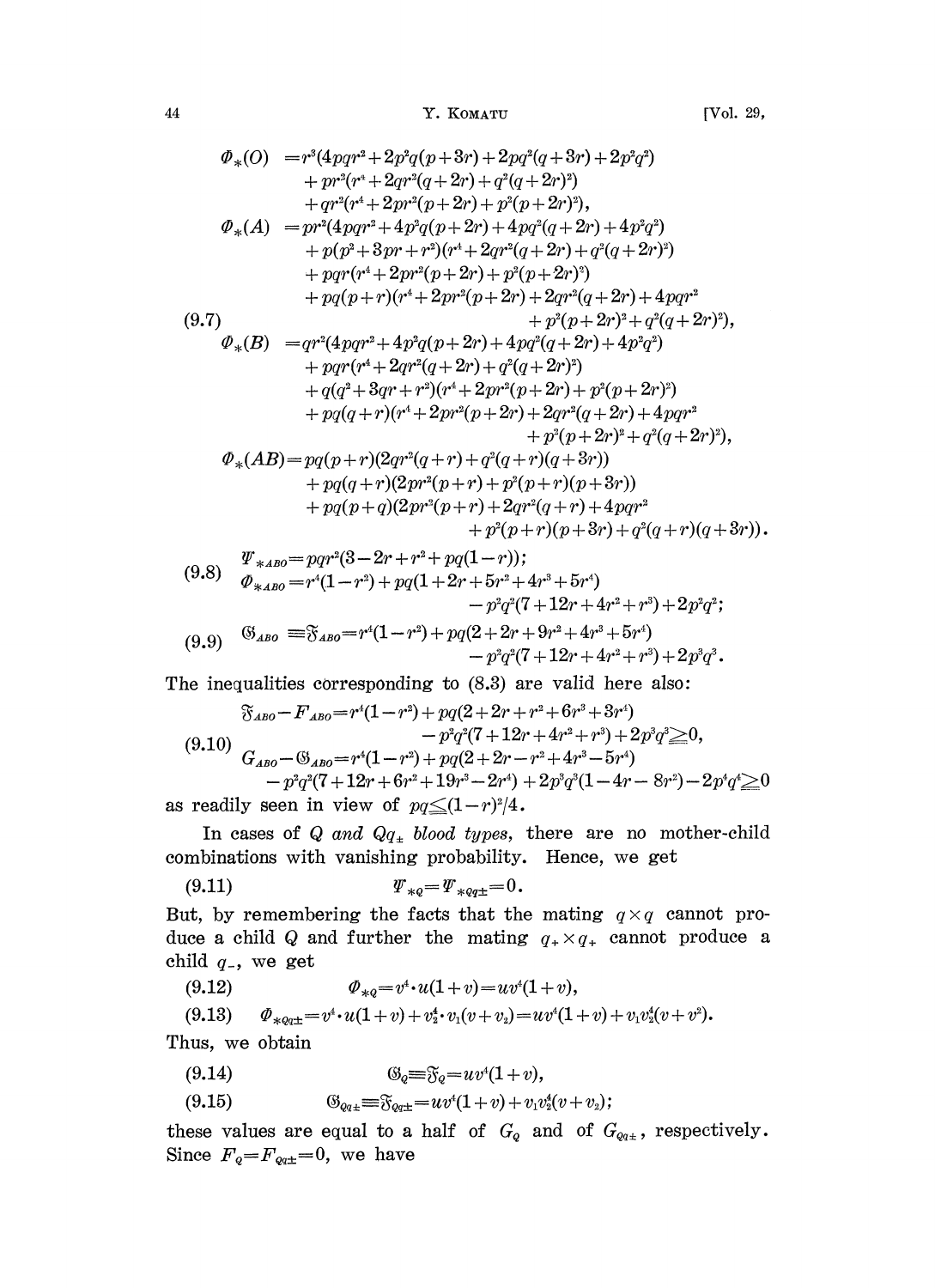No. 1] Investigations on Inheritance. XVI<sub>4</sub>. Interchange of Infants 45

(9.16)  $\delta_{q} - F_{q} = G_{q} - \delta_{q} = \frac{1}{2}G_{q}$ ,  $\delta_{q} = -F_{q} = G_{q} - \delta_{q} = -\frac{1}{2}G_{q}$ .

The discontinuity between  $ABO$  and  $MN$  types appears here also. In fact,

(9.17)  $[\mathbb{G}_{AB0}]^{r=0} - [\mathbb{G}_{MN}]^{(s,t)=(p,q)} = -p^3q^3(3+4pq) \leq 0.$ 

But, there is no discontinuity between ABO and Q as well as  $Qq_{\pm}$  and Q types.

## 10. Maximizing distributions

The distribution of genes maximizing the respective probability will be determined by means of a usual procedure.

Differentiating the probability (9.4) with respect to the variable st, we get

(10.1) 
$$
d\mathfrak{S}_{\mu N}/d(st) = 2(1-4st+9s^{2}t^{2}) \qquad (0 \leq st \leq 1/4).
$$
  
Hence, the maximizing distribution is given by

(10.2)  $s=t=1/2; \qquad \overline{M}=\overline{N}=1/4, \qquad \overline{MN}=1/2,$ 

yielding the maximum value

(10.3)  $(\mathbb{G}_{u,v})^{\max} = 11/32 = 0.34375.$ 

The probability (6.21) in general case attains its stationary value

(10.4) 
$$
\text{(6)}^{\text{stat}} = 1 - \frac{4}{m^2} - \frac{7}{m^3} + \frac{33}{m^4} - \frac{31}{m^5} + \frac{8}{m^6}
$$

for the symmetric distribution

$$
(10.5) \t\t\t p_i=1/m \t\t\t (i=1,\ldots, m),
$$

which will perhaps yield the actual maximum. The value  $(10.4)$ increases with m and tends to 1 as  $m \rightarrow \infty$ . In fact,

$$
\frac{d}{d(1/m)}(6)^{\rm stat} = -\frac{1}{m}\left(1-\frac{2}{m}\right)\!\!\left(8+\frac{8}{m}+\frac{29}{m}\!\left(1-\frac{2}{m}\right)\!+\frac{39}{m^3}\right) - \frac{30}{m^5} \;.
$$

In case of *ABO* type, the probability (9.9) may be regarded, in view of an identity  $p+q+r=1$ , as a function of two independent variables p and q. The system of equations  $\partial \mathcal{B}_{AB0}/\partial p = \partial \mathcal{B}_{AB0}/\partial q = 0$ will then imply the maximizing distribution given by

$$
(10.6) \quad p=q=0.2172, \quad r=0.5656;
$$
\n
$$
\overline{O}=0.3199, \quad \overline{A}=\overline{B}=0.2929, \quad \overline{AB}=0.0943;
$$

the value of p and q in (10.6) is a root of the equation of degree six:

(10.7)  $28x^3 - 30x^5 + 115x^4 - 88x^3 + 36x^2 - 14x + 2 = 0.$ 

The maximum value of the probability is equal to

(10.8) 
$$
(\mathfrak{G}_{AB0})^{\max} = 0.3777.
$$

In cases of Q and  $Q_{q_{\pm}}$  types, no further discussion is necessary. In fact, since the whole probabilities  $(9.14)$  and  $(9.15)$  are equal to